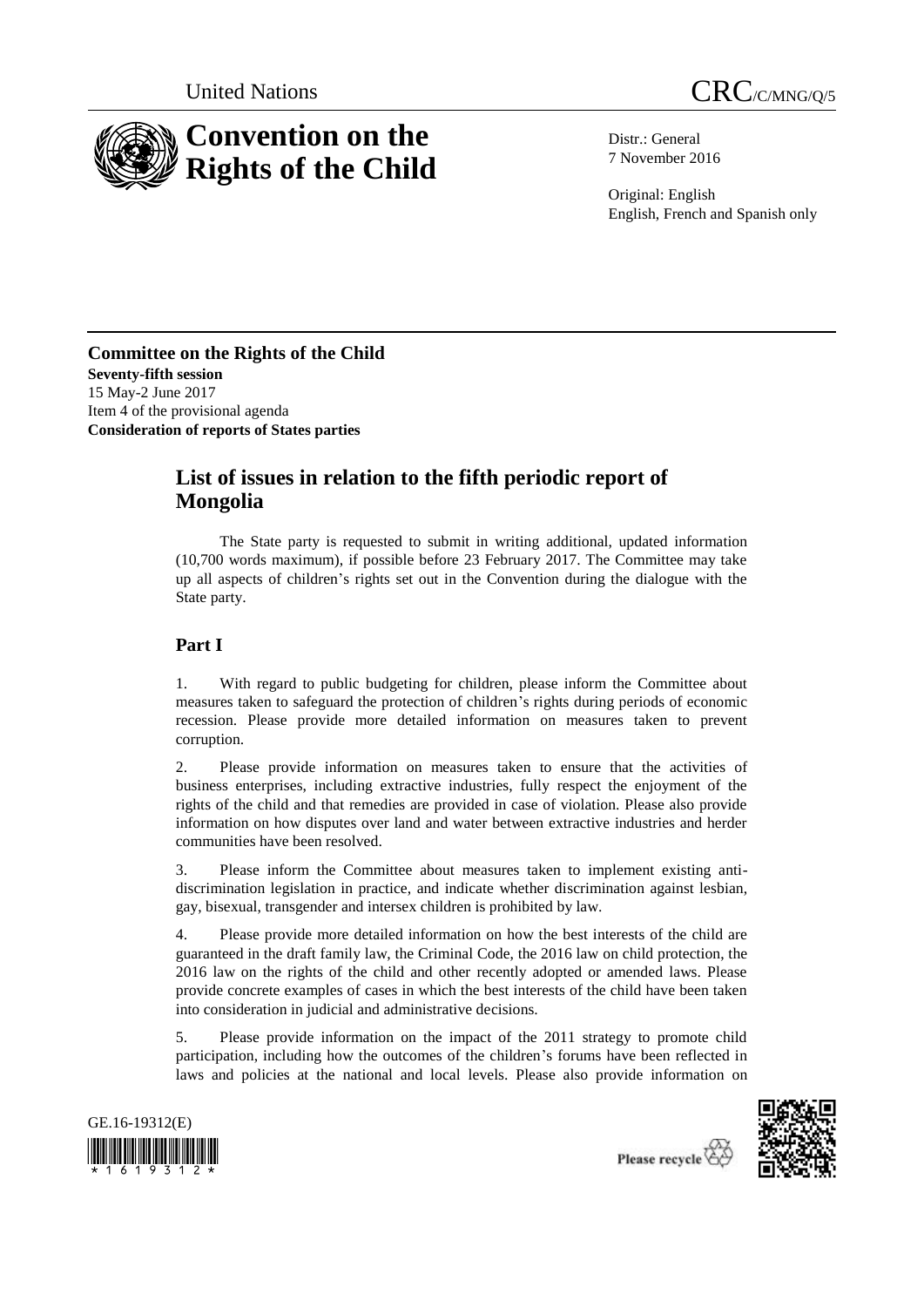measures taken to ensure that teachers, health professionals, social workers, parents and caregivers respect and protect children's right to privacy.

6. Please provide information on follow-up to the Committee's recommendations on child abuse and neglect (see CRC/C/MNG/CO/3-4, para. 47), including with regard to the 2016 laws on child protection and on the rights of the child. Please inform the Committee about complaint procedures available to children in detention, including in prisons and police custody, in relation to inhuman or degrading treatment or punishment.

7. Please update the Committee about the measures taken to monitor and control the quality of care in alternative care settings for children who have lost their parents or live separately from them, such as residential institutions, including those for children with disabilities, foster care, informal care, adoptive families, school dormitories and religious schools.

8. Please provide information on the law on the rights of persons with disabilities that was adopted in February 2016, including on the budget allocated to, and monitoring mechanisms for, its implementation.

9. Please provide information on the regulation of marketing of breastmilk substitutes and unhealthy foods; the involvement of children in the development, implementation and monitoring of laws and policies on adolescent health; adolescents' access to contraceptives and sexual and reproductive health education; and measures taken to protect children from air pollution.

10. Please update the Committee on the measures taken to protect children's lives, health and standard of living from the negative impacts of climate change, environmental degradation as a consequence of the activities of extractive industries, and rapid urbanization. Please indicate how children are involved in the development, implementation and monitoring of responses to those challenges.

11. Please clarify how the quality of education in public and private schools is monitored; whether poor children receive support to pay for school uniforms, transportation costs and any other additional costs to access education; whether boys living in monasteries have access to the full range of basic education; and the purpose of and services provided by 24-hour kindergartens.

12. Please provide information on laws and policies that provide comprehensive protection and support to children in street situations. Please also provide information on the outcome of the 2012-2016 national programme to eradicate the worst forms of child labour and on the current status of the legal reform on the protection of child jockeys (see CRC/C/MNG/5, para. 164).

13. Please indicate the measures the State party has taken to amend the relevant legislative provisions to fully incorporate articles 2 and 3 of the Optional Protocol to the Convention on the Rights of the Child on the sale of children, child prostitution and child pornography. Please also indicate the measures taken to prohibit online child sexual exploitation and to promote online safety for children, and to respond to the improper financial gains from adoptions referred to in the State party report (CRC/C/MNG/5, para. 97).

14. Please indicate the measures the State party has taken to ensure that violations of the provisions of the Optional Protocol to the Convention on the Rights of the Child on the involvement of children in armed conflict regarding the recruitment and involvement of children in hostilities are explicitly criminalized in the State party's legislation. Please also indicate what measures the State party has taken to ensure that military codes, manuals and other military directives are in accordance with the Optional Protocol.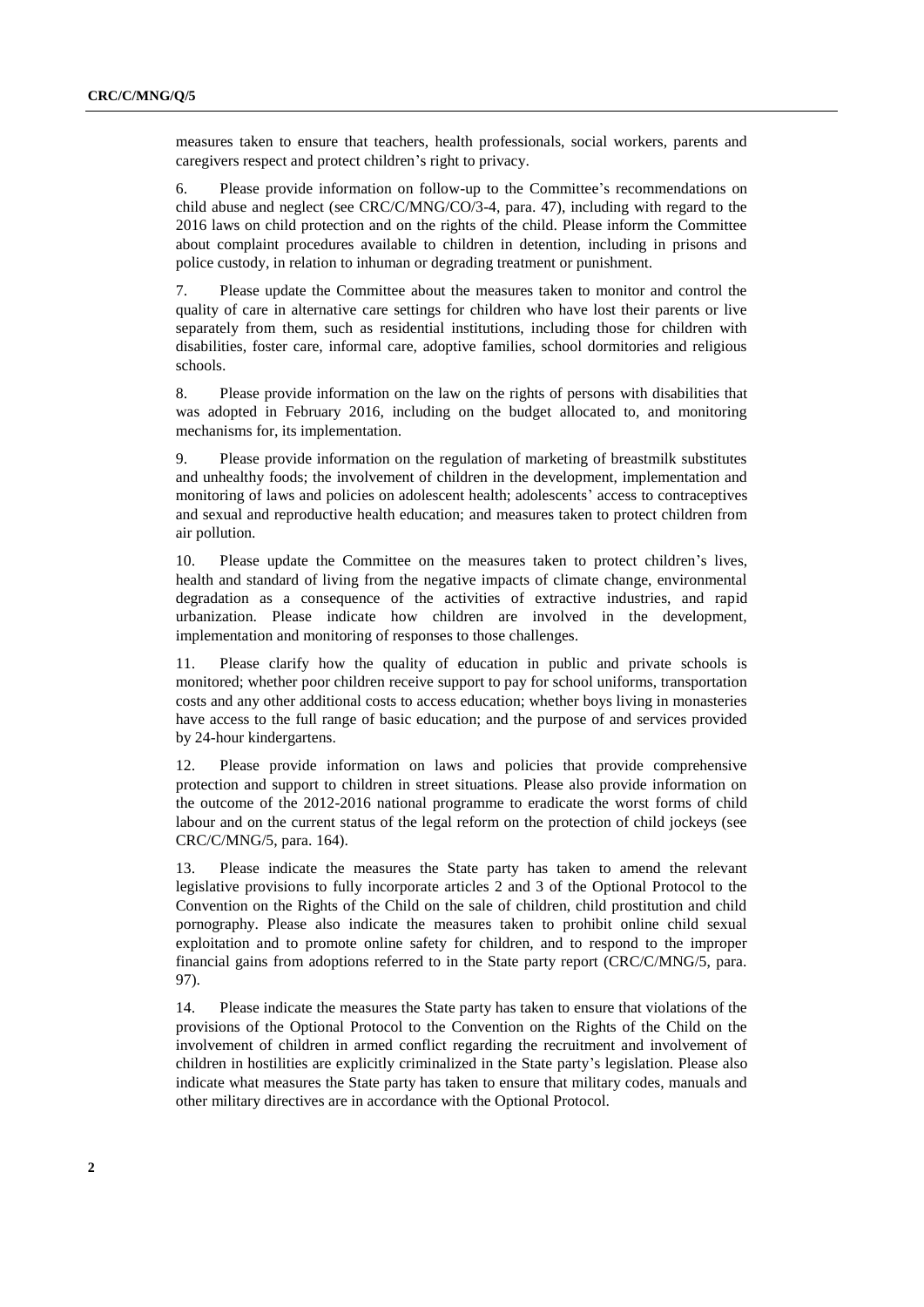#### **Part II**

15. The Committee invites the State party to provide a brief update (no more than three pages) on the information presented in its report with regard to:

(a) New bills or laws, and their respective regulations;

(b) New institutions (and their mandates) or institutional reforms;

(c) Recently introduced policies, programmes and action plans and their scope and financing;

(d) Recent ratifications of human rights instruments.

### **Part III**

#### **Data, statistics and other information, if available**

16. Please provide consolidated information for the past three years on the budget lines regarding children and social sectors by indicating the percentage of each budget line in terms of the total national budget and the gross national product. Please also provide information on the geographic allocation of those resources.

17. Please provide, if available, updated statistical data disaggregated by age, sex, ethnic origin, national origin, geographic location and socioeconomic status, as relevant, for the past three years, on:

(a) The number of professionally qualified social workers working with children (per 10,000 children), disaggregated by the geographic location where they are posted;

(b) The number of complaints submitted by children in detention about torture, inhuman or degrading treatment or punishment, and the number of perpetrators prosecuted and convicted for such offences against children;

(c) The prevalence of child obesity, overweight, stunting and micronutrient deficiency;

(d) The prevalence of HIV/AIDS, including mother-to-child transmission of HIV, and sexually transmitted infections among adolescents;

(e) Access to antiretroviral medicines and treatment;

(f) The prevalence of mental ill-health among children;

(g) The prevalence of alcohol, tobacco and other substance consumption and abuse among children;

- (h) The prevalence of teenage pregnancies;
- (i) Access to improved water sources and sanitation in homes and schools;

(j) The number of child victims of sexual exploitation and abuse, disaggregated by online and offline exploitation and abuse.

18. Please provide data disaggregated by age, sex, socioeconomic background, ethnic origin and geographic location regarding the situation of children deprived of a family environment, for the past three years, on the number of children:

- (a) Living in residential institutions;
- (b) Living in foster care;